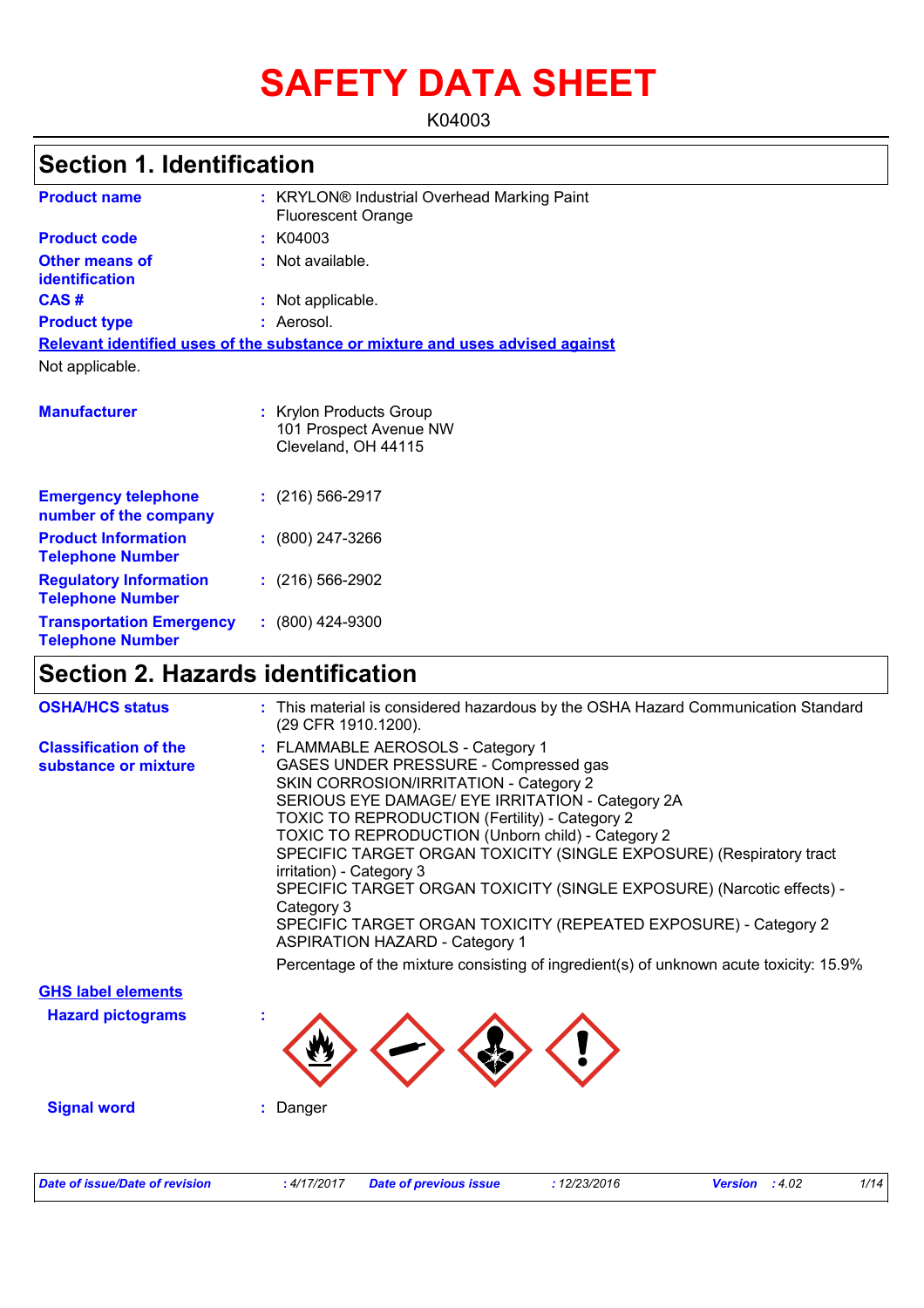# **Section 2. Hazards identification**

| <b>Hazard statements</b>                   | : Extremely flammable aerosol.<br>Contains gas under pressure; may explode if heated.<br>Causes serious eye irritation.<br>Causes skin irritation.<br>Suspected of damaging fertility or the unborn child.<br>May be fatal if swallowed and enters airways.                                                                                                                                                                                                                                                                                                                                                                                                                         |
|--------------------------------------------|-------------------------------------------------------------------------------------------------------------------------------------------------------------------------------------------------------------------------------------------------------------------------------------------------------------------------------------------------------------------------------------------------------------------------------------------------------------------------------------------------------------------------------------------------------------------------------------------------------------------------------------------------------------------------------------|
|                                            | May cause respiratory irritation.<br>May cause drowsiness or dizziness.<br>May cause damage to organs through prolonged or repeated exposure.                                                                                                                                                                                                                                                                                                                                                                                                                                                                                                                                       |
| <b>Precautionary statements</b>            |                                                                                                                                                                                                                                                                                                                                                                                                                                                                                                                                                                                                                                                                                     |
| <b>General</b>                             | : Read label before use. Keep out of reach of children. If medical advice is needed, have<br>product container or label at hand.                                                                                                                                                                                                                                                                                                                                                                                                                                                                                                                                                    |
| <b>Prevention</b>                          | Obtain special instructions before use. Do not handle until all safety precautions have<br>been read and understood. Wear protective gloves. Wear eye or face protection.<br>Wear protective clothing. Keep away from heat, hot surfaces, sparks, open flames and<br>other ignition sources. No smoking. Do not spray on an open flame or other ignition<br>source. Use only outdoors or in a well-ventilated area. Do not breathe dust or mist.<br>Wash hands thoroughly after handling. Pressurized container: Do not pierce or burn,<br>even after use.                                                                                                                          |
| <b>Response</b>                            | Get medical attention if you feel unwell. IF exposed or concerned: Get medical<br>attention. IF INHALED: Remove person to fresh air and keep comfortable for breathing.<br>Call a POISON CENTER or physician if you feel unwell. IF SWALLOWED:<br>Immediately call a POISON CENTER or physician. Do NOT induce vomiting. IF ON<br>SKIN: Wash with plenty of soap and water. Take off contaminated clothing and wash it<br>before reuse. If skin irritation occurs: Get medical attention. IF IN EYES: Rinse<br>cautiously with water for several minutes. Remove contact lenses, if present and easy<br>to do. Continue rinsing. If eye irritation persists: Get medical attention. |
| <b>Storage</b>                             | : Store locked up. Protect from sunlight. Do not expose to temperatures exceeding 50<br>°C/122 °F. Store in a well-ventilated place.                                                                                                                                                                                                                                                                                                                                                                                                                                                                                                                                                |
| <b>Disposal</b>                            | : Dispose of contents and container in accordance with all local, regional, national and<br>international regulations.                                                                                                                                                                                                                                                                                                                                                                                                                                                                                                                                                              |
| <b>Supplemental label</b><br>elements      | DELAYED EFFECTS FROM LONG TERM OVEREXPOSURE. Contains solvents which<br>can cause permanent brain and nervous system damage. Intentional misuse by<br>deliberately concentrating and inhaling the contents can be harmful or fatal. WARNING:<br>This product contains chemicals known to the State of California to cause cancer and<br>birth defects or other reproductive harm.                                                                                                                                                                                                                                                                                                   |
|                                            | Please refer to the SDS for additional information. Keep out of reach of children. Keep<br>upright in a cool, dry place. Do not discard empty can in trash compactor.                                                                                                                                                                                                                                                                                                                                                                                                                                                                                                               |
| <b>Hazards not otherwise</b><br>classified | : DANGER: Rags, steel wool, other waste soaked with this product, and sanding residue<br>may spontaneously catch fire if improperly discarded. Immediately place rags, steel<br>wool, other waste soaked with this product, and sanding residue in a sealed, water-filled,<br>metal container. Dispose of in accordance with local fire regulations.                                                                                                                                                                                                                                                                                                                                |

# **Section 3. Composition/information on ingredients**

| Substance/mixture     | : Mixture        |
|-----------------------|------------------|
| <b>Other means of</b> | : Not available. |
| <i>identification</i> |                  |

#### **CAS number/other identifiers**

| <b>Ingredient name</b>              | ∣% by weight | <b>CAS number</b> |
|-------------------------------------|--------------|-------------------|
| Toluene                             | 13.34        | 108-88-3          |
| Propane                             | 10.2         | 74-98-6           |
| Butane                              | l4.8         | 106-97-8          |
| Lt. Aliphatic Hydrocarbon Solvent   | 3.42         | 64742-89-8        |
| Light Aliphatic Hydrocarbon Solvent | 2.31         | 64742-49-0        |
| Light Aliphatic Hydrocarbon Solvent | 2.31         | l 68410-97-9      |

| Date of issue/Date of revision |  | : 4/17/2017 Date of previous issue | 12/23/2016 | <b>Version</b> : $4.02$ | 2/14 |
|--------------------------------|--|------------------------------------|------------|-------------------------|------|
|--------------------------------|--|------------------------------------|------------|-------------------------|------|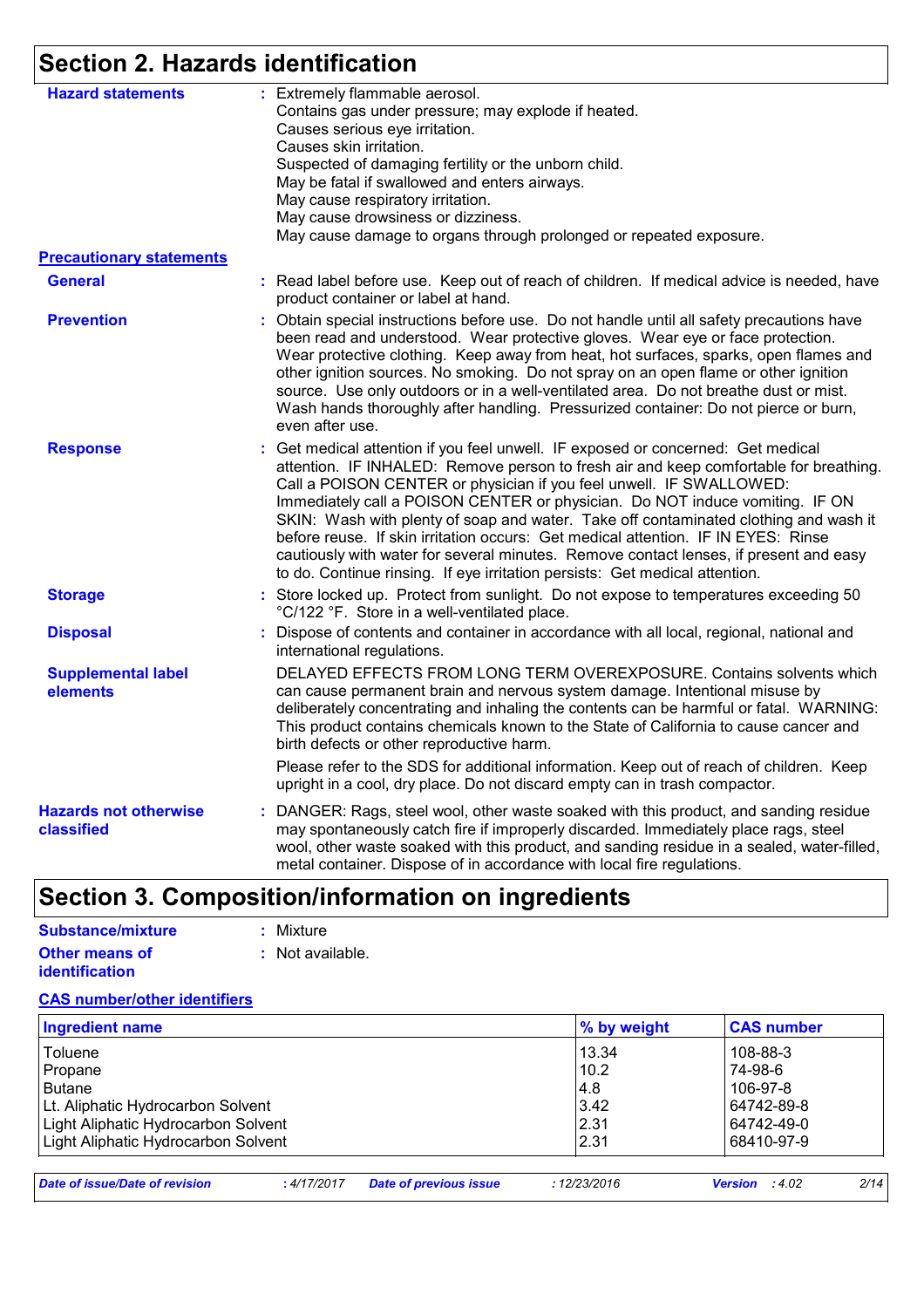# **Section 3. Composition/information on ingredients**

Any concentration shown as a range is to protect confidentiality or is due to batch variation.

**There are no additional ingredients present which, within the current knowledge of the supplier and in the concentrations applicable, are classified as hazardous to health and hence require reporting in this section.**

**Occupational exposure limits, if available, are listed in Section 8.**

### **Section 4. First aid measures**

| <b>Description of necessary first aid measures</b> |                                                                                                                                                                                                                                                                                                                                                                                                                                                                                                                                                                                                                                                                                                                                                                                                                                                                                                                |
|----------------------------------------------------|----------------------------------------------------------------------------------------------------------------------------------------------------------------------------------------------------------------------------------------------------------------------------------------------------------------------------------------------------------------------------------------------------------------------------------------------------------------------------------------------------------------------------------------------------------------------------------------------------------------------------------------------------------------------------------------------------------------------------------------------------------------------------------------------------------------------------------------------------------------------------------------------------------------|
| <b>Eye contact</b>                                 | : Immediately flush eyes with plenty of water, occasionally lifting the upper and lower<br>eyelids. Check for and remove any contact lenses. Continue to rinse for at least 10<br>minutes. Get medical attention.                                                                                                                                                                                                                                                                                                                                                                                                                                                                                                                                                                                                                                                                                              |
| <b>Inhalation</b>                                  | : Remove victim to fresh air and keep at rest in a position comfortable for breathing. If it<br>is suspected that fumes are still present, the rescuer should wear an appropriate mask<br>or self-contained breathing apparatus. If not breathing, if breathing is irregular or if<br>respiratory arrest occurs, provide artificial respiration or oxygen by trained personnel. It<br>may be dangerous to the person providing aid to give mouth-to-mouth resuscitation.<br>Get medical attention. If necessary, call a poison center or physician. If unconscious,<br>place in recovery position and get medical attention immediately. Maintain an open<br>airway. Loosen tight clothing such as a collar, tie, belt or waistband. In case of<br>inhalation of decomposition products in a fire, symptoms may be delayed. The exposed<br>person may need to be kept under medical surveillance for 48 hours. |
| <b>Skin contact</b>                                | : Flush contaminated skin with plenty of water. Remove contaminated clothing and<br>shoes. Continue to rinse for at least 10 minutes. Get medical attention. Wash clothing<br>before reuse. Clean shoes thoroughly before reuse.                                                                                                                                                                                                                                                                                                                                                                                                                                                                                                                                                                                                                                                                               |
| <b>Ingestion</b>                                   | : Get medical attention immediately. Call a poison center or physician. Wash out mouth<br>with water. Remove dentures if any. Remove victim to fresh air and keep at rest in a<br>position comfortable for breathing. If material has been swallowed and the exposed<br>person is conscious, give small quantities of water to drink. Stop if the exposed person<br>feels sick as vomiting may be dangerous. Aspiration hazard if swallowed. Can enter<br>lungs and cause damage. Do not induce vomiting. If vomiting occurs, the head should<br>be kept low so that vomit does not enter the lungs. Never give anything by mouth to an<br>unconscious person. If unconscious, place in recovery position and get medical<br>attention immediately. Maintain an open airway. Loosen tight clothing such as a collar,<br>tie, belt or waistband.                                                                |

|                                       | <b>Most important symptoms/effects, acute and delayed</b>                                                                                                              |
|---------------------------------------|------------------------------------------------------------------------------------------------------------------------------------------------------------------------|
| <b>Potential acute health effects</b> |                                                                                                                                                                        |
| <b>Eye contact</b>                    | : Causes serious eye irritation.                                                                                                                                       |
| <b>Inhalation</b>                     | : Can cause central nervous system (CNS) depression. May cause drowsiness or<br>dizziness. May cause respiratory irritation.                                           |
| <b>Skin contact</b>                   | : Causes skin irritation.                                                                                                                                              |
| <b>Ingestion</b>                      | : Can cause central nervous system (CNS) depression. May be fatal if swallowed and<br>enters airways.                                                                  |
| Over-exposure signs/symptoms          |                                                                                                                                                                        |
| <b>Eye contact</b>                    | : Adverse symptoms may include the following:<br>pain or irritation<br>watering<br>redness                                                                             |
| <b>Inhalation</b>                     | : Adverse symptoms may include the following:<br>respiratory tract irritation<br>coughing<br>nausea or vomiting<br>headache<br>drowsiness/fatigue<br>dizziness/vertigo |
| <b>Date of issue/Date of revision</b> | 3/14<br>: 12/23/2016<br>:4/17/2017<br><b>Date of previous issue</b><br><b>Version</b> : 4.02                                                                           |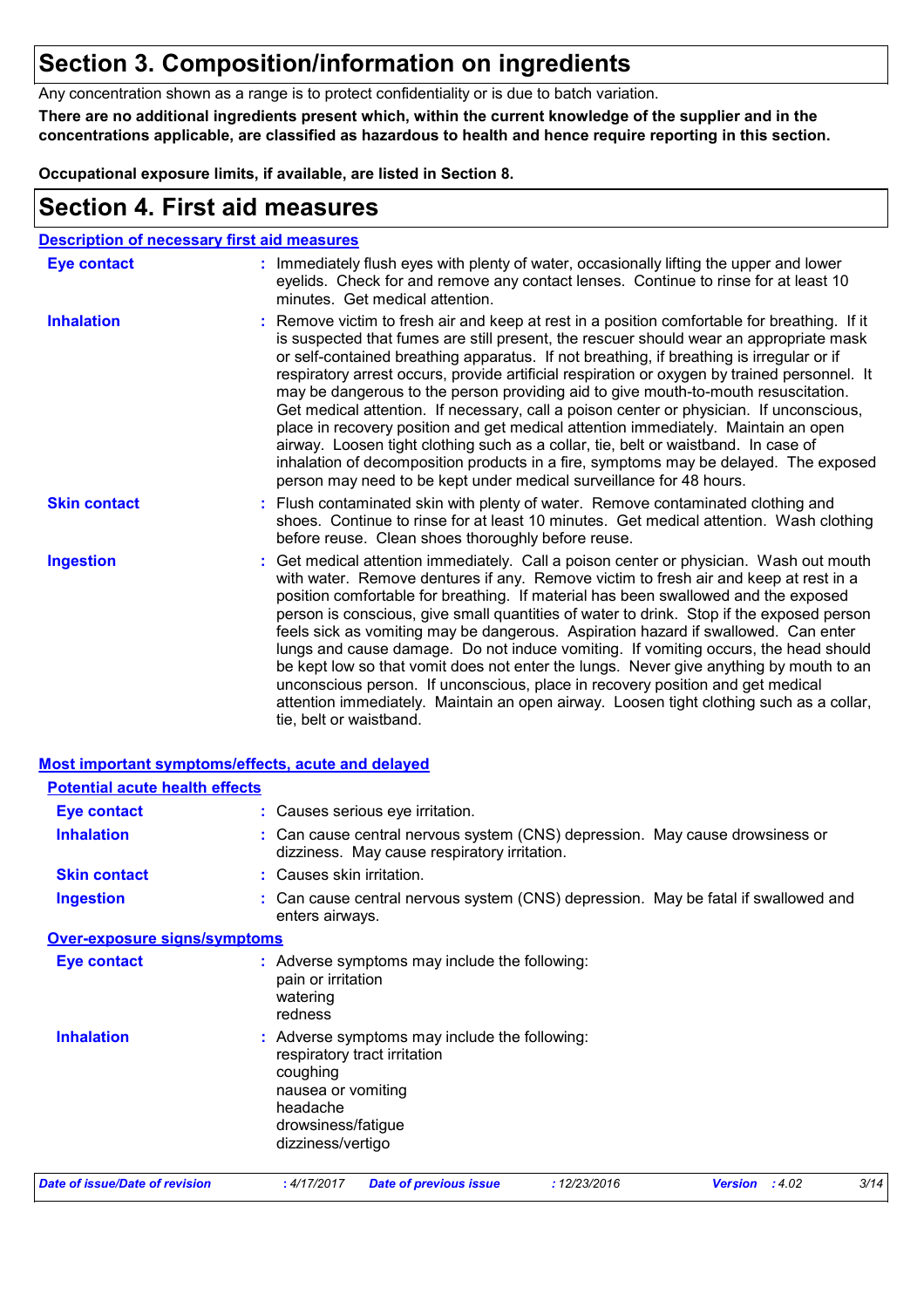# **Section 4. First aid measures**

|                     | unconsciousness<br>reduced fetal weight<br>increase in fetal deaths<br>skeletal malformations                                                        |
|---------------------|------------------------------------------------------------------------------------------------------------------------------------------------------|
| <b>Skin contact</b> | : Adverse symptoms may include the following:<br>irritation<br>redness<br>reduced fetal weight<br>increase in fetal deaths<br>skeletal malformations |
| <b>Ingestion</b>    | : Adverse symptoms may include the following:<br>nausea or vomiting<br>reduced fetal weight<br>increase in fetal deaths<br>skeletal malformations    |
|                     | <u>Indication of immediate medical attention and special treatment needed, if necessary</u>                                                          |
| Notes to physician  | $\therefore$ In case of inhalation of decomposition products in a fire, symptom                                                                      |

| <b>Notes to physician</b>         | : In case of inhalation of decomposition products in a fire, symptoms may be delayed.<br>The exposed person may need to be kept under medical surveillance for 48 hours.                                                                                                                                                |
|-----------------------------------|-------------------------------------------------------------------------------------------------------------------------------------------------------------------------------------------------------------------------------------------------------------------------------------------------------------------------|
| <b>Specific treatments</b>        | : No specific treatment.                                                                                                                                                                                                                                                                                                |
| <b>Protection of first-aiders</b> | : No action shall be taken involving any personal risk or without suitable training. If it is<br>suspected that fumes are still present, the rescuer should wear an appropriate mask or<br>self-contained breathing apparatus. It may be dangerous to the person providing aid to<br>give mouth-to-mouth resuscitation. |

**See toxicological information (Section 11)**

# **Section 5. Fire-fighting measures**

| <b>Extinguishing media</b>                               |                                                                                                                                                                                                                                                                                                                                                                                                                                                       |
|----------------------------------------------------------|-------------------------------------------------------------------------------------------------------------------------------------------------------------------------------------------------------------------------------------------------------------------------------------------------------------------------------------------------------------------------------------------------------------------------------------------------------|
| <b>Suitable extinguishing</b><br>media                   | : Use an extinguishing agent suitable for the surrounding fire.                                                                                                                                                                                                                                                                                                                                                                                       |
| <b>Unsuitable extinguishing</b><br>media                 | $:$ None known.                                                                                                                                                                                                                                                                                                                                                                                                                                       |
| <b>Specific hazards arising</b><br>from the chemical     | : Extremely flammable aerosol. In a fire or if heated, a pressure increase will occur and<br>the container may burst, with the risk of a subsequent explosion. Gas may accumulate<br>in low or confined areas or travel a considerable distance to a source of ignition and<br>flash back, causing fire or explosion. Bursting aerosol containers may be propelled from<br>a fire at high speed. Runoff to sewer may create fire or explosion hazard. |
| <b>Hazardous thermal</b><br>decomposition products       | Decomposition products may include the following materials:<br>carbon dioxide<br>carbon monoxide<br>nitrogen oxides<br>sulfur oxides                                                                                                                                                                                                                                                                                                                  |
| <b>Special protective actions</b><br>for fire-fighters   | : Promptly isolate the scene by removing all persons from the vicinity of the incident if<br>there is a fire. No action shall be taken involving any personal risk or without suitable<br>training. Move containers from fire area if this can be done without risk. Use water<br>spray to keep fire-exposed containers cool.                                                                                                                         |
| <b>Special protective</b><br>equipment for fire-fighters | : Fire-fighters should wear appropriate protective equipment and self-contained breathing<br>apparatus (SCBA) with a full face-piece operated in positive pressure mode.                                                                                                                                                                                                                                                                              |

| Date of issue/Date of revision | : 4/17/2017 Date of previous issue | : 12/23/2016 | <b>Version</b> : $4.02$ |  |
|--------------------------------|------------------------------------|--------------|-------------------------|--|
|--------------------------------|------------------------------------|--------------|-------------------------|--|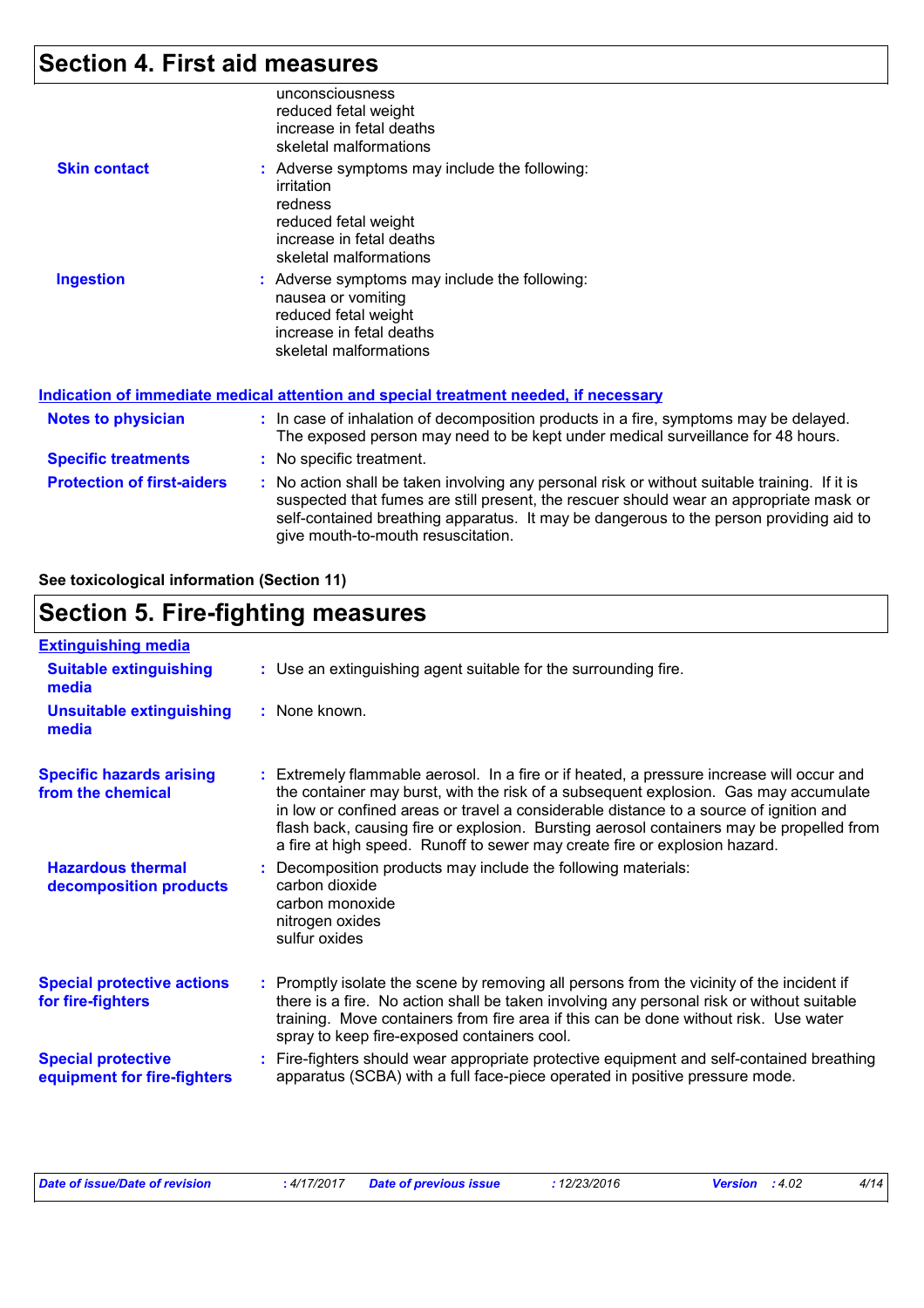### **Section 6. Accidental release measures**

|                                                              | <b>Personal precautions, protective equipment and emergency procedures</b>                                                                                                                                                                                                                                                                                                                                                                                                                                                                                                                                                                                                                                                                                                       |
|--------------------------------------------------------------|----------------------------------------------------------------------------------------------------------------------------------------------------------------------------------------------------------------------------------------------------------------------------------------------------------------------------------------------------------------------------------------------------------------------------------------------------------------------------------------------------------------------------------------------------------------------------------------------------------------------------------------------------------------------------------------------------------------------------------------------------------------------------------|
| For non-emergency<br>personnel                               | : No action shall be taken involving any personal risk or without suitable training.<br>Evacuate surrounding areas. Keep unnecessary and unprotected personnel from<br>entering. In the case of aerosols being ruptured, care should be taken due to the rapid<br>escape of the pressurized contents and propellant. If a large number of containers are<br>ruptured, treat as a bulk material spillage according to the instructions in the clean-up<br>section. Do not touch or walk through spilled material. Shut off all ignition sources. No<br>flares, smoking or flames in hazard area. Avoid breathing vapor or mist. Provide<br>adequate ventilation. Wear appropriate respirator when ventilation is inadequate. Put<br>on appropriate personal protective equipment. |
| For emergency responders                                     | If specialized clothing is required to deal with the spillage, take note of any information in<br>Section 8 on suitable and unsuitable materials. See also the information in "For non-<br>emergency personnel".                                                                                                                                                                                                                                                                                                                                                                                                                                                                                                                                                                 |
| <b>Environmental precautions</b>                             | : Avoid dispersal of spilled material and runoff and contact with soil, waterways, drains<br>and sewers. Inform the relevant authorities if the product has caused environmental<br>pollution (sewers, waterways, soil or air).                                                                                                                                                                                                                                                                                                                                                                                                                                                                                                                                                  |
| <b>Methods and materials for containment and cleaning up</b> |                                                                                                                                                                                                                                                                                                                                                                                                                                                                                                                                                                                                                                                                                                                                                                                  |

| <b>Small spill</b> | : Stop leak if without risk. Move containers from spill area. Use spark-proof tools and<br>explosion-proof equipment. Dilute with water and mop up if water-soluble. Alternatively,<br>or if water-insoluble, absorb with an inert dry material and place in an appropriate waste<br>disposal container. Dispose of via a licensed waste disposal contractor.                                                                                                                                                                                 |
|--------------------|-----------------------------------------------------------------------------------------------------------------------------------------------------------------------------------------------------------------------------------------------------------------------------------------------------------------------------------------------------------------------------------------------------------------------------------------------------------------------------------------------------------------------------------------------|
| <b>Large spill</b> | : Stop leak if without risk. Move containers from spill area. Use spark-proof tools and<br>explosion-proof equipment. Approach release from upwind. Prevent entry into sewers,<br>water courses, basements or confined areas. Wash spillages into an effluent treatment<br>plant or proceed as follows. Contain and collect spillage with non-combustible,<br>absorbent material e.g. sand, earth, vermiculite or diatomaceous earth and place in<br>container for disposal according to local regulations (see Section 13). Dispose of via a |

information and Section 13 for waste disposal.

licensed waste disposal contractor. Contaminated absorbent material may pose the same hazard as the spilled product. Note: see Section 1 for emergency contact

# **Section 7. Handling and storage**

| <b>Precautions for safe handling</b>                                             |                                                                                                                                                                                                                                                                                                                                                                                                                                                                                                                                                                                                                                                                                                                                                                                                                                                                                          |
|----------------------------------------------------------------------------------|------------------------------------------------------------------------------------------------------------------------------------------------------------------------------------------------------------------------------------------------------------------------------------------------------------------------------------------------------------------------------------------------------------------------------------------------------------------------------------------------------------------------------------------------------------------------------------------------------------------------------------------------------------------------------------------------------------------------------------------------------------------------------------------------------------------------------------------------------------------------------------------|
| <b>Protective measures</b>                                                       | : Put on appropriate personal protective equipment (see Section 8). Pressurized<br>container: protect from sunlight and do not expose to temperatures exceeding 50°C. Do<br>not pierce or burn, even after use. Avoid exposure - obtain special instructions before<br>use. Avoid exposure during pregnancy. Do not handle until all safety precautions have<br>been read and understood. Do not get in eyes or on skin or clothing. Do not breathe<br>vapor or mist. Do not swallow. Avoid breathing gas. Use only with adequate ventilation.<br>Wear appropriate respirator when ventilation is inadequate. Store and use away from<br>heat, sparks, open flame or any other ignition source. Use explosion-proof electrical<br>(ventilating, lighting and material handling) equipment. Use only non-sparking tools.<br>Empty containers retain product residue and can be hazardous. |
| <b>Advice on general</b><br>occupational hygiene                                 | : Eating, drinking and smoking should be prohibited in areas where this material is<br>handled, stored and processed. Workers should wash hands and face before eating,<br>drinking and smoking. Remove contaminated clothing and protective equipment before<br>entering eating areas. See also Section 8 for additional information on hygiene<br>measures.                                                                                                                                                                                                                                                                                                                                                                                                                                                                                                                            |
| <b>Conditions for safe storage,</b><br>including any<br><b>incompatibilities</b> | : Store in accordance with local regulations. Store away from direct sunlight in a dry, cool<br>and well-ventilated area, away from incompatible materials (see Section 10) and food<br>and drink. Protect from sunlight. Store locked up. Eliminate all ignition sources. Use<br>appropriate containment to avoid environmental contamination.                                                                                                                                                                                                                                                                                                                                                                                                                                                                                                                                          |
| <b>Date of issue/Date of revision</b>                                            | : 4/17/2017<br><b>Date of previous issue</b><br>: 12/23/2016<br>Version : 4.02<br>5/14                                                                                                                                                                                                                                                                                                                                                                                                                                                                                                                                                                                                                                                                                                                                                                                                   |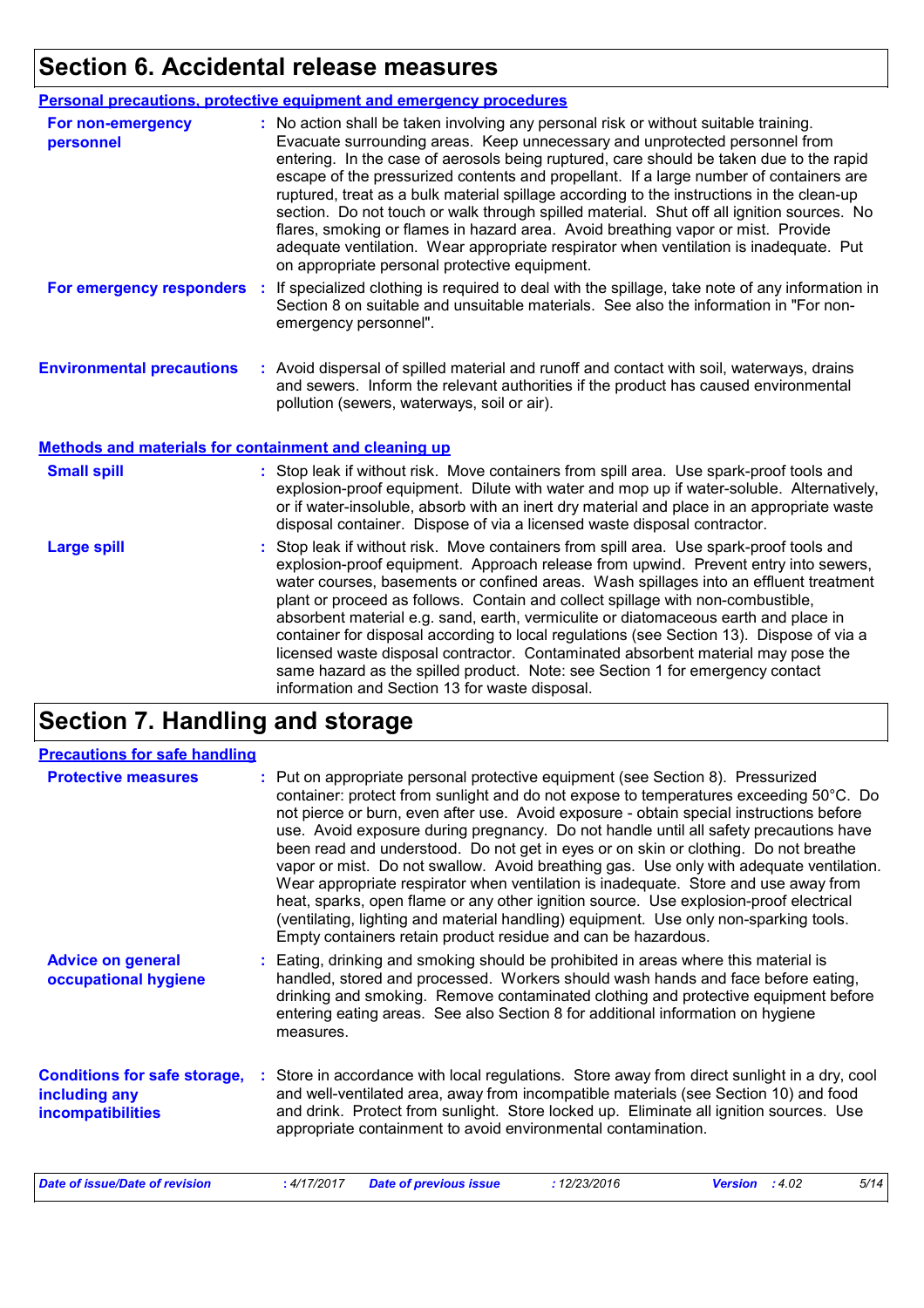# **Section 8. Exposure controls/personal protection**

#### **Control parameters**

**Occupational exposure limits (OSHA United States)**

| <b>Ingredient name</b>                                                     | <b>Exposure limits</b>                                                                                                                                                                                                                                                                                                                                    |
|----------------------------------------------------------------------------|-----------------------------------------------------------------------------------------------------------------------------------------------------------------------------------------------------------------------------------------------------------------------------------------------------------------------------------------------------------|
| Toluene                                                                    | OSHA PEL Z2 (United States, 2/2013).<br>TWA: 200 ppm 8 hours.<br>CEIL: 300 ppm<br>AMP: 500 ppm 10 minutes.<br>NIOSH REL (United States, 10/2013).<br>TWA: 100 ppm 10 hours.<br>TWA: 375 mg/m <sup>3</sup> 10 hours.<br>STEL: 150 ppm 15 minutes.<br>STEL: 560 mg/m <sup>3</sup> 15 minutes.<br>ACGIH TLV (United States, 3/2016).<br>TWA: 20 ppm 8 hours. |
| Propane                                                                    | NIOSH REL (United States, 10/2013).<br>TWA: 1000 ppm 10 hours.<br>TWA: 1800 mg/m <sup>3</sup> 10 hours.<br>OSHA PEL (United States, 6/2016).<br>TWA: 1000 ppm 8 hours.<br>TWA: 1800 mg/m <sup>3</sup> 8 hours.                                                                                                                                            |
| <b>Butane</b><br>Lt. Aliphatic Hydrocarbon Solvent                         | NIOSH REL (United States, 10/2013).<br>TWA: 800 ppm 10 hours.<br>TWA: 1900 mg/m <sup>3</sup> 10 hours.<br>ACGIH TLV (United States, 3/2016).<br>STEL: 1000 ppm 15 minutes.<br>None.                                                                                                                                                                       |
| Light Aliphatic Hydrocarbon Solvent<br>Light Aliphatic Hydrocarbon Solvent | None.<br>None.                                                                                                                                                                                                                                                                                                                                            |

#### **Occupational exposure limits (Canada)**

| <b>Ingredient name</b>         |             |                               | <b>Exposure limits</b>                                                                                                                                                                                                                                                                                                                                                                                                                                                                                                                                                               |  |  |
|--------------------------------|-------------|-------------------------------|--------------------------------------------------------------------------------------------------------------------------------------------------------------------------------------------------------------------------------------------------------------------------------------------------------------------------------------------------------------------------------------------------------------------------------------------------------------------------------------------------------------------------------------------------------------------------------------|--|--|
| Toluene                        |             |                               | CA Alberta Provincial (Canada, 4/2009).<br>Absorbed through skin.<br>8 hrs OEL: 50 ppm 8 hours.<br>8 hrs OEL: 188 mg/m <sup>3</sup> 8 hours.<br><b>CA British Columbia Provincial (Canada,</b><br>$5/2015$ ).<br>TWA: 20 ppm 8 hours.<br>CA Ontario Provincial (Canada, 7/2015).<br>TWA: 20 ppm 8 hours.<br>CA Quebec Provincial (Canada, 1/2014).<br>Absorbed through skin.<br>TWAEV: 50 ppm 8 hours.<br>TWAEV: 188 mg/m <sup>3</sup> 8 hours.<br><b>CA Saskatchewan Provincial (Canada,</b><br>7/2013). Absorbed through skin.<br>STEL: 60 ppm 15 minutes.<br>TWA: 50 ppm 8 hours. |  |  |
| Propane                        |             |                               | CA Alberta Provincial (Canada, 4/2009).<br>8 hrs OEL: 1000 ppm 8 hours.<br><b>CA British Columbia Provincial (Canada,</b><br>$5/2015$ ).<br>TWA: 1000 ppm 8 hours.<br>CA Quebec Provincial (Canada, 1/2014).<br>TWAEV: 1000 ppm 8 hours.<br>TWAEV: 1800 mg/m <sup>3</sup> 8 hours.                                                                                                                                                                                                                                                                                                   |  |  |
| Date of issue/Date of revision | : 4/17/2017 | <b>Date of previous issue</b> | : 12/23/2016<br>6/14<br>Version : 4.02                                                                                                                                                                                                                                                                                                                                                                                                                                                                                                                                               |  |  |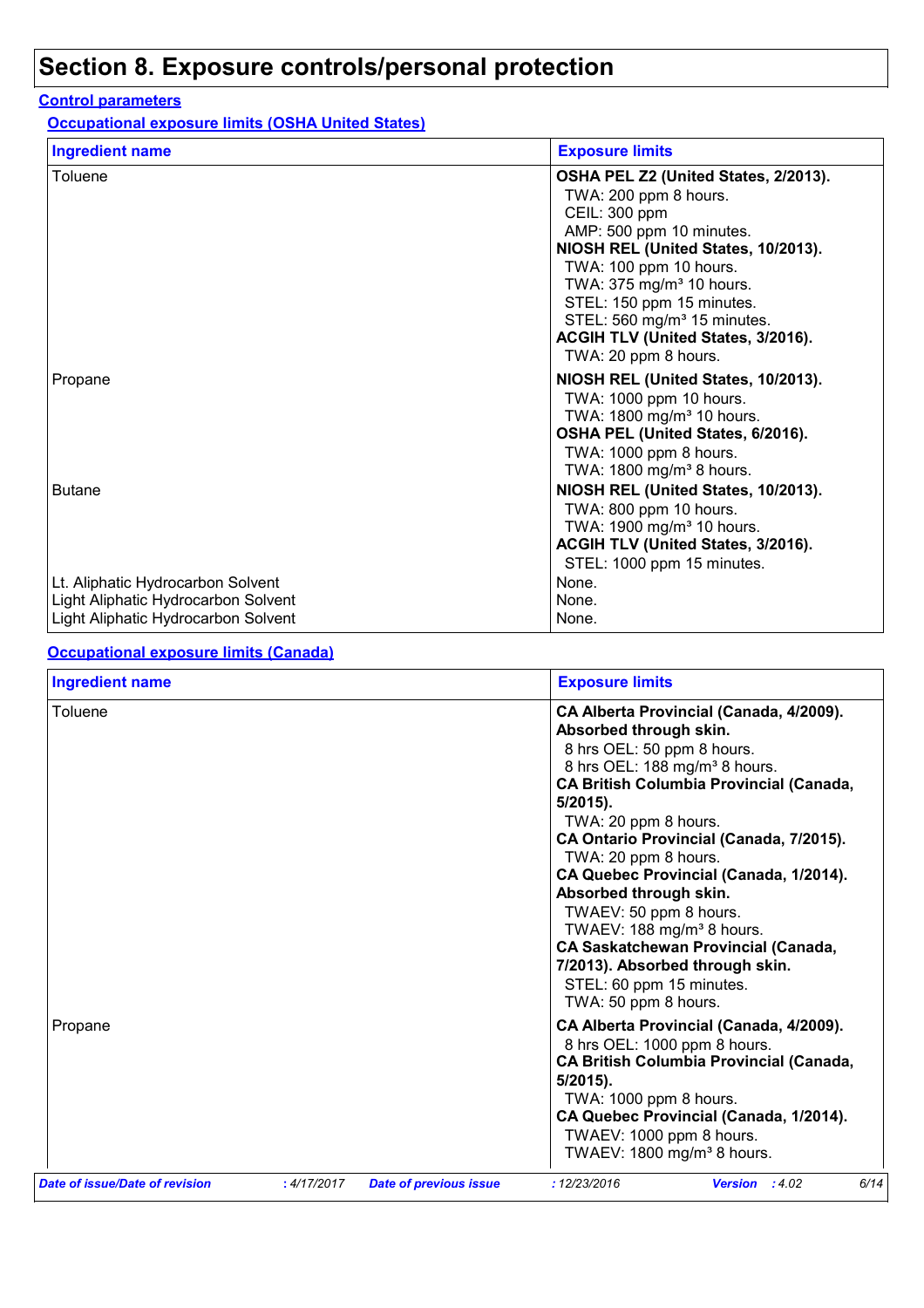### **Section 8. Exposure controls/personal protection**

| CA Ontario Provincial (Canada, 7/2015). |
|-----------------------------------------|
| TWA: 1000 ppm 8 hours.                  |
| CA Saskatchewan Provincial (Canada,     |
| 7/2013).                                |
| STEL: 1250 ppm 15 minutes.              |
| TWA: 1000 ppm 8 hours.                  |
|                                         |

#### **Occupational exposure limits (Mexico)**

| <b>Ingredient name</b> | <b>Exposure limits</b>                                                                       |
|------------------------|----------------------------------------------------------------------------------------------|
| Toluene                | NOM-010-STPS (Mexico, 4/2016).<br>LMPE-PPT: 20 ppm 8 hours.                                  |
| Propane                | NOM-010-STPS (Mexico, 4/2016).                                                               |
| l Butane               | LMPE-PPT: 1000 ppm 8 hours.<br>NOM-010-STPS (Mexico, 4/2016).<br>LMPE-PPT: 1000 ppm 8 hours. |

| <b>Appropriate engineering</b><br><b>controls</b>                         | : Use only with adequate ventilation. Use process enclosures, local exhaust ventilation or<br>other engineering controls to keep worker exposure to airborne contaminants below any<br>recommended or statutory limits. The engineering controls also need to keep gas,<br>vapor or dust concentrations below any lower explosive limits. Use explosion-proof<br>ventilation equipment. |
|---------------------------------------------------------------------------|-----------------------------------------------------------------------------------------------------------------------------------------------------------------------------------------------------------------------------------------------------------------------------------------------------------------------------------------------------------------------------------------|
| <b>Environmental exposure</b><br>the contract of the contract of the con- | Emissions from ventilation or work process equipment should be checked to ensure                                                                                                                                                                                                                                                                                                        |

they comply with the requirements of environmental protection legislation. In some cases, fume scrubbers, filters or engineering modifications to the process equipment will be necessary to reduce emissions to acceptable levels. **controls**

|  |  | <b>Individual protection measures</b> |
|--|--|---------------------------------------|
|--|--|---------------------------------------|

**Skin protection**

| <b>Hygiene measures</b>    | : Wash hands, forearms and face thoroughly after handling chemical products, before<br>eating, smoking and using the lavatory and at the end of the working period.<br>Appropriate techniques should be used to remove potentially contaminated clothing.<br>Wash contaminated clothing before reusing. Ensure that eyewash stations and safety<br>showers are close to the workstation location. |
|----------------------------|---------------------------------------------------------------------------------------------------------------------------------------------------------------------------------------------------------------------------------------------------------------------------------------------------------------------------------------------------------------------------------------------------|
| <b>Eye/face protection</b> | : Safety eyewear complying with an approved standard should be used when a risk                                                                                                                                                                                                                                                                                                                   |

| ace protection | . Salety eyewedi compiying with an approved standard should be used when a risk         |
|----------------|-----------------------------------------------------------------------------------------|
|                | assessment indicates this is necessary to avoid exposure to liquid splashes, mists,     |
|                | gases or dusts. If contact is possible, the following protection should be worn, unless |
|                | the assessment indicates a higher degree of protection: chemical splash goggles.        |
|                |                                                                                         |

- **Hand protection** Chemical-resistant, impervious gloves complying with an approved standard should be **:** worn at all times when handling chemical products if a risk assessment indicates this is necessary. Considering the parameters specified by the glove manufacturer, check during use that the gloves are still retaining their protective properties. It should be noted that the time to breakthrough for any glove material may be different for different glove manufacturers. In the case of mixtures, consisting of several substances, the protection time of the gloves cannot be accurately estimated.
	- **Body protection** : Personal protective equipment for the body should be selected based on the task being in the task being performed and the risks involved and should be approved by a specialist before handling this product. When there is a risk of ignition from static electricity, wear antistatic protective clothing. For the greatest protection from static discharges, clothing should include anti-static overalls, boots and gloves.
- **Other skin protection :** Appropriate footwear and any additional skin protection measures should be selected based on the task being performed and the risks involved and should be approved by a specialist before handling this product.
- Based on the hazard and potential for exposure, select a respirator that meets the appropriate standard or certification. Respirators must be used according to a respiratory protection program to ensure proper fitting, training, and other important aspects of use. **Respiratory protection :**

| Date of issue/Date of revision | 4/17/2017 | <sup>7</sup> Date of previous issue | ·12/23/2016 | <b>Version</b> : 4.02 | 7/14 |
|--------------------------------|-----------|-------------------------------------|-------------|-----------------------|------|
|                                |           |                                     |             |                       |      |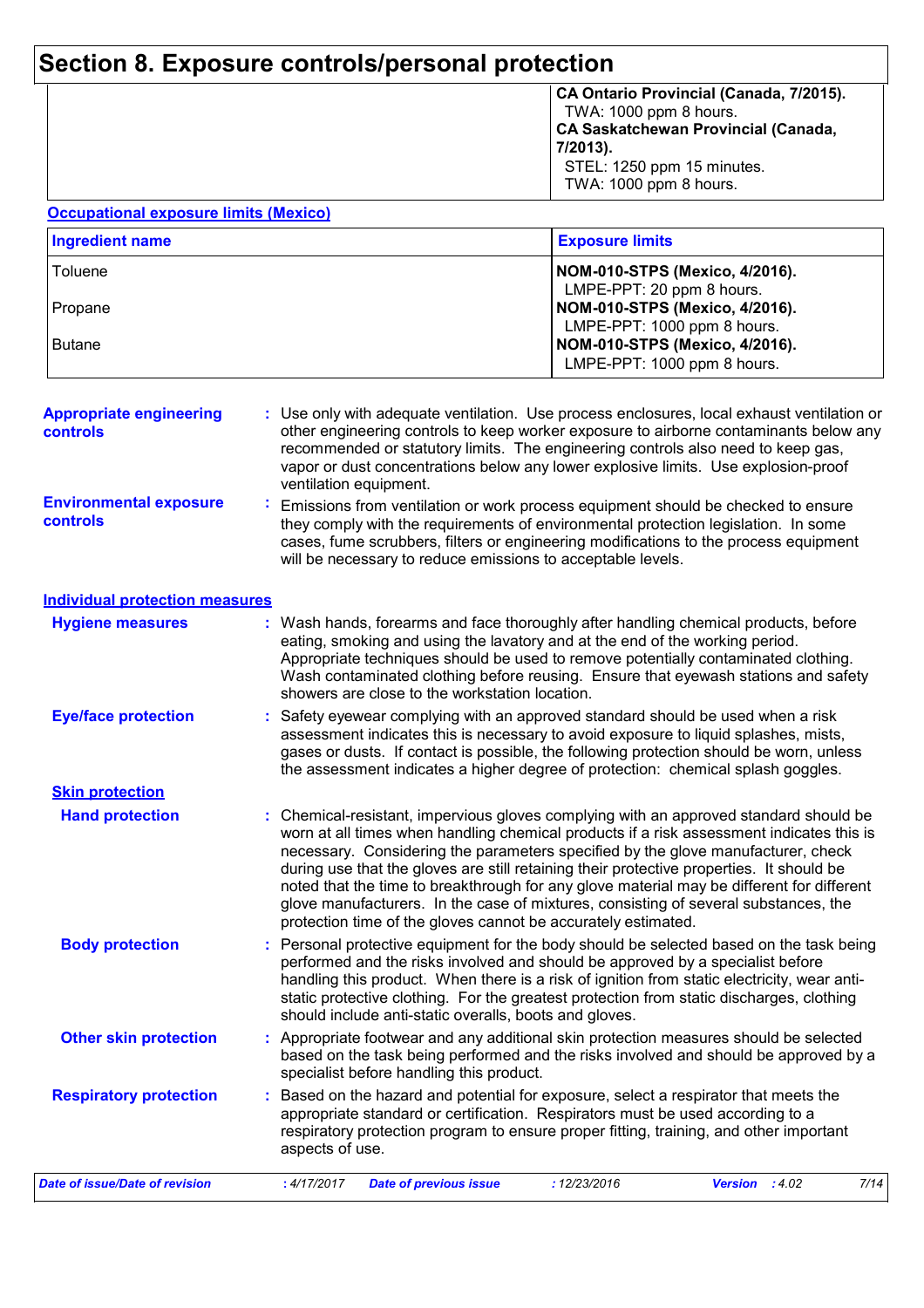# **Section 9. Physical and chemical properties**

| <b>Appearance</b>                                      |    |                                                                 |
|--------------------------------------------------------|----|-----------------------------------------------------------------|
| <b>Physical state</b>                                  |    | $:$ Liquid.                                                     |
| <b>Color</b>                                           |    | Not available.                                                  |
| Odor                                                   |    | Not available.                                                  |
| <b>Odor threshold</b>                                  |    | Not available.                                                  |
| pH                                                     |    | : 7                                                             |
| <b>Melting point</b>                                   |    | Not available.                                                  |
| <b>Boiling point</b>                                   |    | Not available.                                                  |
| <b>Flash point</b>                                     |    | Closed cup: -29°C (-20.2°F) [Pensky-Martens Closed Cup]         |
| <b>Evaporation rate</b>                                |    | 2 (butyl acetate = $1$ )                                        |
| <b>Flammability (solid, gas)</b>                       |    | Not available.                                                  |
| <b>Lower and upper explosive</b><br>(flammable) limits |    | : $Lower: 0.9%$<br>Upper: 9.5%                                  |
| <b>Vapor pressure</b>                                  |    | : 101.3 kPa (760 mm Hg) [at 20 $^{\circ}$ C]                    |
| <b>Vapor density</b>                                   |    | : 1 [Air = 1]                                                   |
| <b>Relative density</b>                                |    | : 0.85                                                          |
| <b>Solubility</b>                                      |    | : Not available.                                                |
| <b>Partition coefficient: n-</b><br>octanol/water      |    | $:$ Not available.                                              |
| <b>Auto-ignition temperature</b>                       |    | $:$ Not available.                                              |
| <b>Decomposition temperature</b>                       | ÷. | Not available.                                                  |
| <b>Viscosity</b>                                       |    | Kinematic (40°C (104°F)): <0.205 cm <sup>2</sup> /s (<20.5 cSt) |
| <b>Molecular weight</b>                                |    | Not applicable.                                                 |
| <b>Aerosol product</b>                                 |    |                                                                 |
| <b>Type of aerosol</b>                                 |    | $:$ Spray                                                       |
| <b>Heat of combustion</b>                              |    | : $14.69$ kJ/g                                                  |

# **Section 10. Stability and reactivity**

| <b>Reactivity</b>                            | : No specific test data related to reactivity available for this product or its ingredients.              |
|----------------------------------------------|-----------------------------------------------------------------------------------------------------------|
| <b>Chemical stability</b>                    | : The product is stable.                                                                                  |
| <b>Possibility of hazardous</b><br>reactions | : Under normal conditions of storage and use, hazardous reactions will not occur.                         |
| <b>Conditions to avoid</b>                   | : Avoid all possible sources of ignition (spark or flame).                                                |
| <b>Incompatible materials</b>                | : No specific data.                                                                                       |
| <b>Hazardous decomposition</b><br>products   | : Under normal conditions of storage and use, hazardous decomposition products should<br>not be produced. |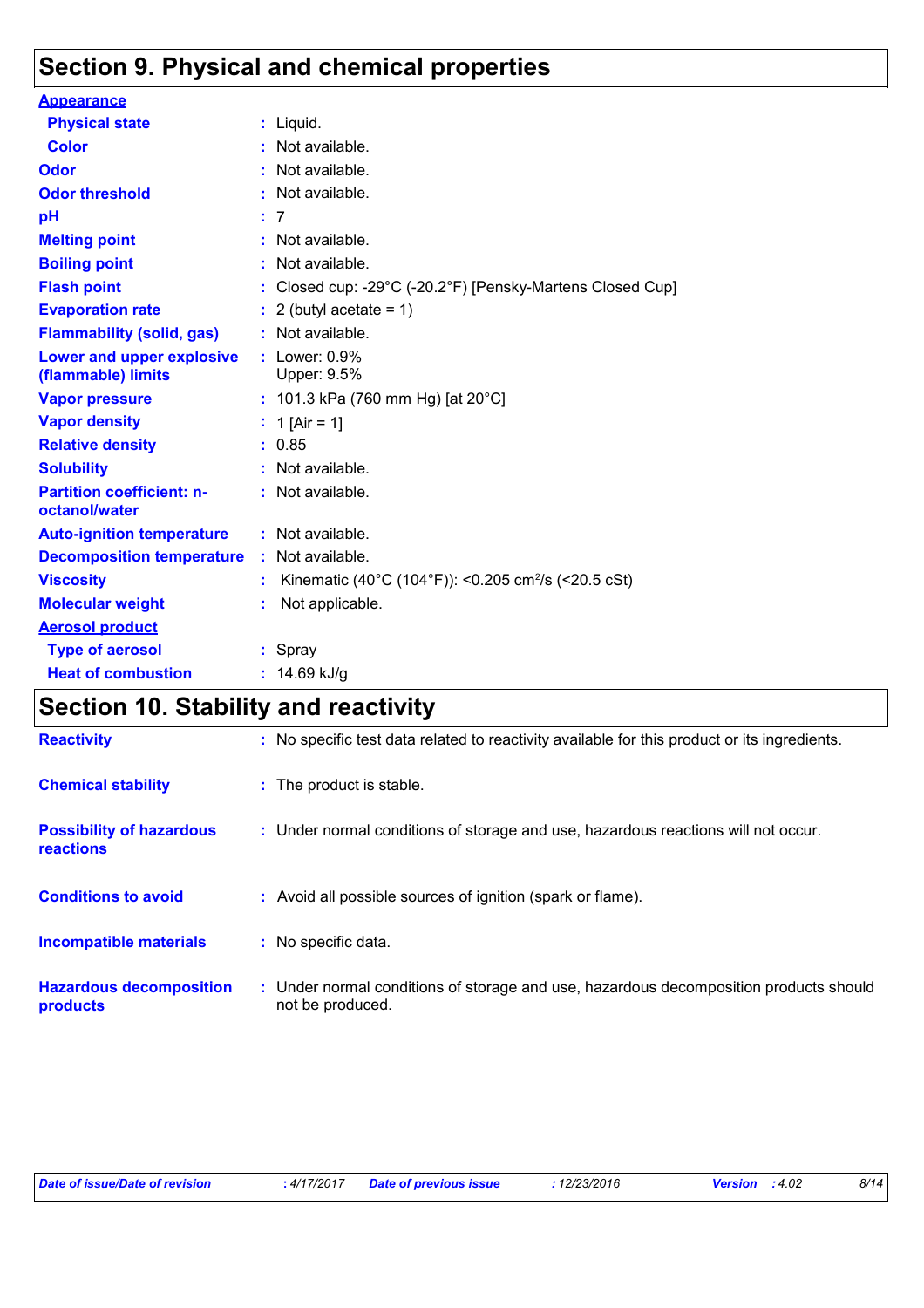# **Section 11. Toxicological information**

#### **Information on toxicological effects**

#### **Acute toxicity**

| <b>Product/ingredient name</b>               | <b>Result</b>                              | <b>Species</b> | <b>Dose</b>                                    | <b>Exposure</b> |
|----------------------------------------------|--------------------------------------------|----------------|------------------------------------------------|-----------------|
| Toluene                                      | <b>LC50 Inhalation Vapor</b><br>LD50 Oral  | Rat<br>Rat     | $49$ g/m <sup>3</sup><br>$ 636 \text{ mg/kg} $ | I4 hours        |
| <b>Butane</b><br>Light Aliphatic Hydrocarbon | <b>LC50 Inhalation Vapor</b><br>ILD50 Oral | Rat<br>Rat     | 658000 mg/m <sup>3</sup><br>$5.17$ g/kg        | 4 hours         |
| Solvent                                      |                                            |                |                                                |                 |

#### **Irritation/Corrosion**

| <b>Product/ingredient name</b> | <b>Result</b>            | <b>Species</b> | <b>Score</b> | <b>Exposure</b>                  | <b>Observation</b>       |
|--------------------------------|--------------------------|----------------|--------------|----------------------------------|--------------------------|
| Toluene                        | Eyes - Mild irritant     | Rabbit         |              | 0.5 minutes<br>100<br>milligrams | $\overline{\phantom{0}}$ |
|                                | Eyes - Mild irritant     | Rabbit         |              | 870<br>Micrograms                |                          |
|                                | Eyes - Severe irritant   | Rabbit         |              | 24 hours 2<br>milligrams         | $\overline{\phantom{a}}$ |
|                                | Skin - Mild irritant     | Pig            |              | 24 hours 250<br>microliters      |                          |
|                                | Skin - Mild irritant     | Rabbit         |              | 435<br>milligrams                |                          |
|                                | Skin - Moderate irritant | Rabbit         |              | 24 hours 20<br>milligrams        | $\overline{\phantom{a}}$ |
|                                | Skin - Moderate irritant | Rabbit         | ۰            | 500<br>milligrams                | ۰                        |

#### **Sensitization**

Not available.

#### **Mutagenicity**

Not available.

#### **Carcinogenicity**

Not available.

#### **Classification**

| <b>Product/ingredient name</b> | <b>OSHA</b> | <b>IARC</b> | <b>NTP</b> |
|--------------------------------|-------------|-------------|------------|
| Toluene                        |             |             |            |

#### **Reproductive toxicity**

Not available.

#### **Teratogenicity**

Not available.

#### **Specific target organ toxicity (single exposure)**

| <b>Name</b>                    |                                              | <b>Category</b> | <b>Route of</b><br>exposure | <b>Target organs</b>                                    |
|--------------------------------|----------------------------------------------|-----------------|-----------------------------|---------------------------------------------------------|
| Toluene                        |                                              | Category 3      | Not applicable.             | Respiratory tract<br>irritation and<br>Narcotic effects |
| Propane                        |                                              | Category 3      | Not applicable.             | Respiratory tract<br>irritation and<br>Narcotic effects |
| <b>Butane</b>                  |                                              | Category 3      | Not applicable.             | Respiratory tract<br>irritation and                     |
| Date of issue/Date of revision | <b>Date of previous issue</b><br>: 4/17/2017 |                 | : 12/23/2016                | 9/14<br><b>Version</b> : $4.02$                         |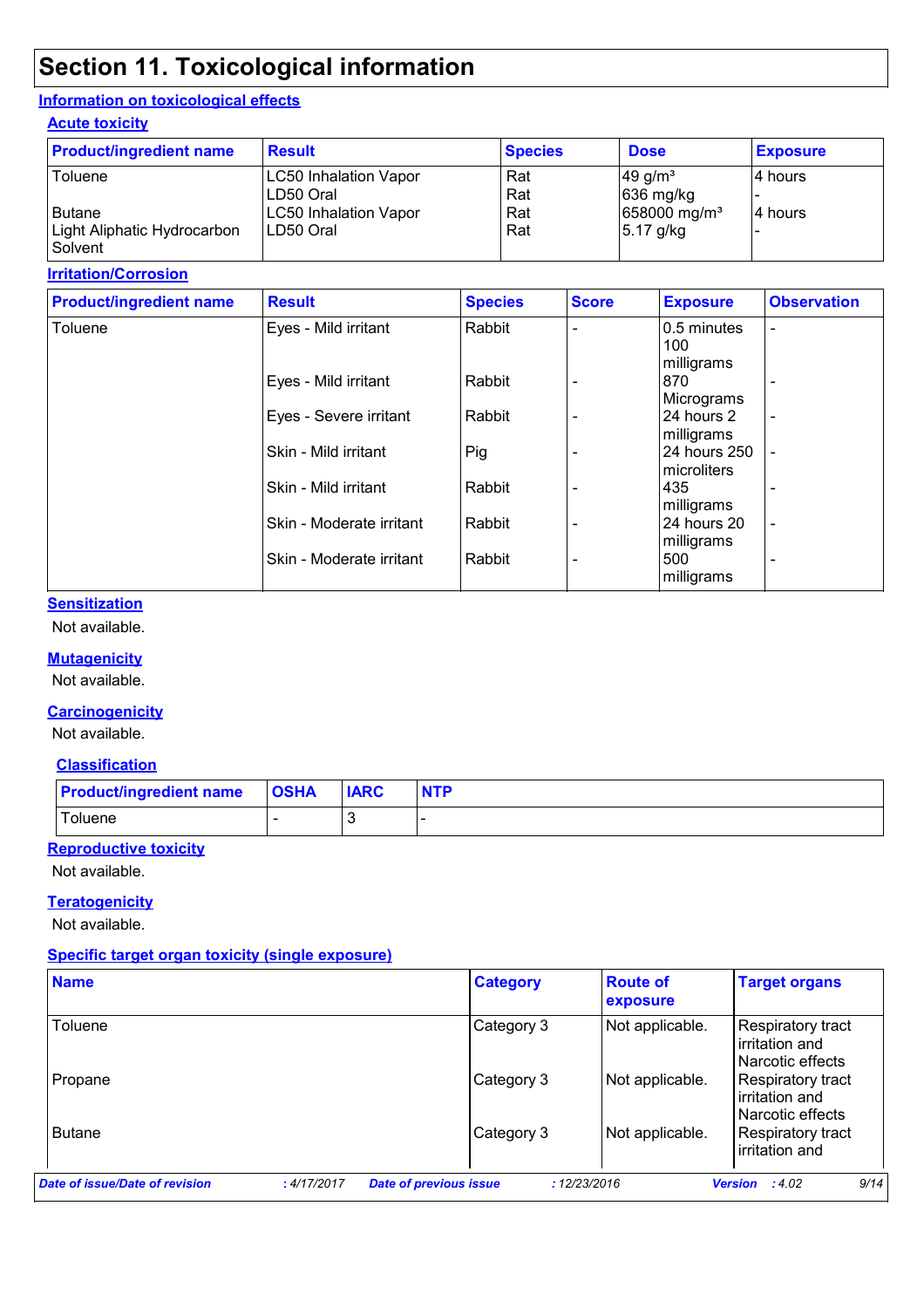# **Section 11. Toxicological information**

| Lt. Aliphatic Hydrocarbon Solvent   | Category 3 | Not applicable. | Narcotic effects<br>Respiratory tract<br>irritation and                            |
|-------------------------------------|------------|-----------------|------------------------------------------------------------------------------------|
| Light Aliphatic Hydrocarbon Solvent | Category 3 | Not applicable. | Narcotic effects<br><b>Respiratory tract</b><br>irritation and                     |
| Light Aliphatic Hydrocarbon Solvent | Category 3 | Not applicable. | Narcotic effects<br><b>Respiratory tract</b><br>irritation and<br>Narcotic effects |

#### **Specific target organ toxicity (repeated exposure)**

| <b>Name</b>                         | <b>Category</b> | <b>Route of</b><br>exposure | <b>Target organs</b> |
|-------------------------------------|-----------------|-----------------------------|----------------------|
| Toluene                             | Category 2      | Not determined              | Not determined       |
| Propane                             | Category 2      | INot determined             | Not determined       |
| Butane                              | Category 2      | INot determined             | Not determined       |
| Lt. Aliphatic Hydrocarbon Solvent   | Category 2      | INot determined             | Not determined       |
| Light Aliphatic Hydrocarbon Solvent | Category 2      | INot determined             | Not determined       |
| Light Aliphatic Hydrocarbon Solvent | Category 2      | INot determined             | Not determined       |

#### **Aspiration hazard**

| <b>Name</b>                         | <b>Result</b>                         |
|-------------------------------------|---------------------------------------|
| Toluene                             | <b>ASPIRATION HAZARD - Category 1</b> |
| Propane                             | <b>ASPIRATION HAZARD - Category 1</b> |
| <b>Butane</b>                       | <b>ASPIRATION HAZARD - Category 1</b> |
| Lt. Aliphatic Hydrocarbon Solvent   | <b>ASPIRATION HAZARD - Category 1</b> |
| Light Aliphatic Hydrocarbon Solvent | <b>ASPIRATION HAZARD - Category 1</b> |
| Light Aliphatic Hydrocarbon Solvent | <b>ASPIRATION HAZARD - Category 1</b> |

# **Information on the likely**

**:** Not available.

|  | routes of exposure |  |
|--|--------------------|--|
|  |                    |  |

| <b>Potential acute health effects</b> |                                                                                                                                                   |
|---------------------------------------|---------------------------------------------------------------------------------------------------------------------------------------------------|
| <b>Eye contact</b>                    | : Causes serious eye irritation.                                                                                                                  |
| Inhalation                            | : Can cause central nervous system (CNS) depression. May cause drowsiness or<br>dizziness. May cause respiratory irritation.                      |
| Skin contact                          | : Causes skin irritation.                                                                                                                         |
| Ingestion                             | : Can cause central nervous system (CNS) depression. May be fatal if swallowed and<br>enters airways.                                             |
|                                       | <u>Symptoms related to the physical, chemical and toxicological characteristics</u>                                                               |
| <b>Eye contact</b>                    | : Adverse symptoms may include the following:<br>pain or irritation<br>watering<br>redness                                                        |
| <b>Inhalation</b>                     | : Adverse symptoms may include the following:<br>respiratory tract irritation<br>coughing<br>nausea or vomiting<br>headache<br>drowsiness/fatique |

dizziness/vertigo unconsciousness reduced fetal weight increase in fetal deaths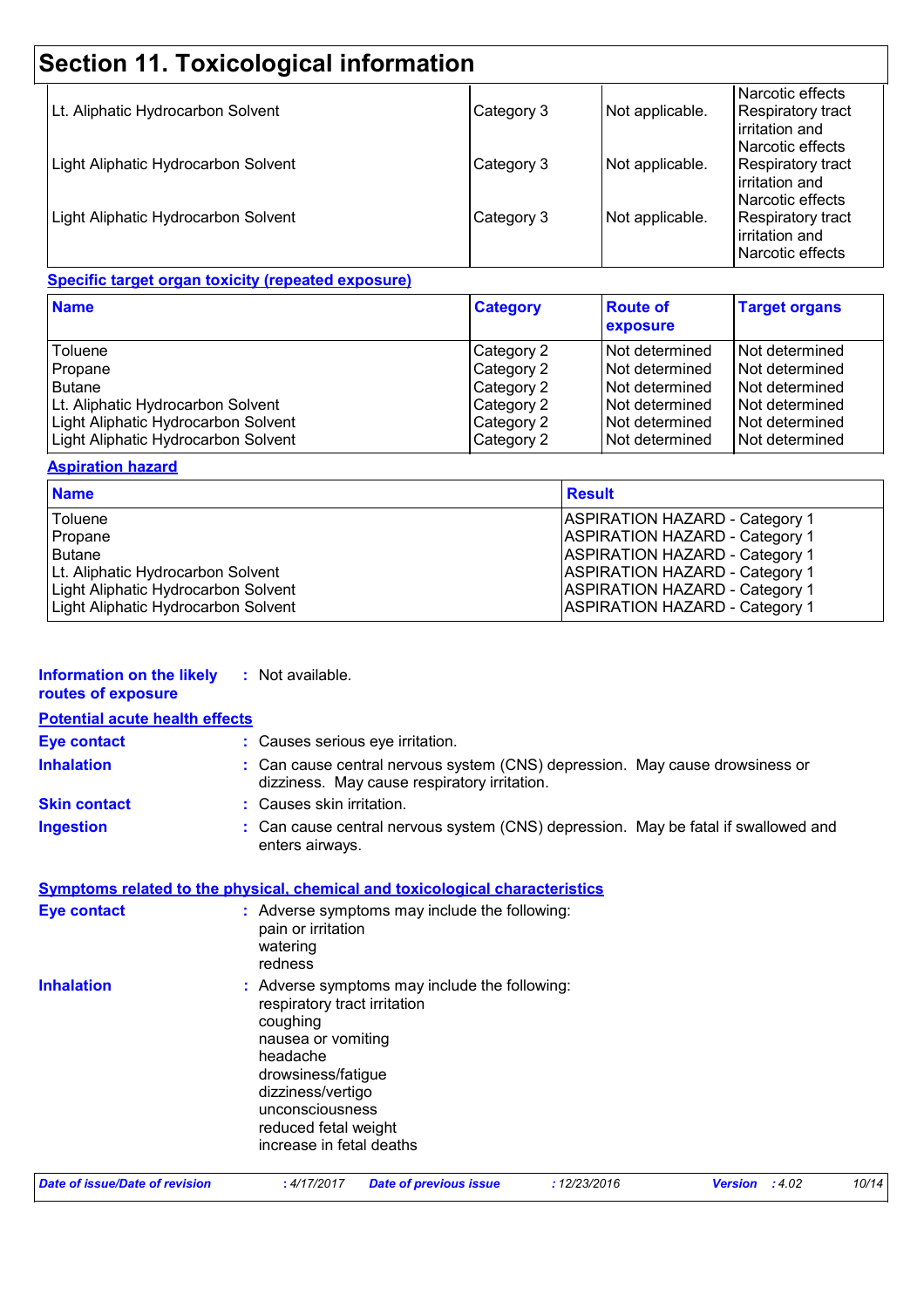|                                                   | skeletal malformations                                                                                                                               |
|---------------------------------------------------|------------------------------------------------------------------------------------------------------------------------------------------------------|
| <b>Skin contact</b>                               | : Adverse symptoms may include the following:<br>irritation<br>redness<br>reduced fetal weight<br>increase in fetal deaths<br>skeletal malformations |
| <b>Ingestion</b>                                  | : Adverse symptoms may include the following:<br>nausea or vomiting<br>reduced fetal weight<br>increase in fetal deaths<br>skeletal malformations    |
|                                                   | Delayed and immediate effects and also chronic effects from short and long term exposure                                                             |
| <b>Short term exposure</b>                        |                                                                                                                                                      |
| <b>Potential immediate</b><br>effects             | : Not available.                                                                                                                                     |
| <b>Potential delayed effects</b>                  | : Not available.                                                                                                                                     |
| Long term exposure                                |                                                                                                                                                      |
| <b>Potential immediate</b><br>effects             | $:$ Not available.                                                                                                                                   |
| <b>Potential delayed effects : Not available.</b> |                                                                                                                                                      |
| <b>Potential chronic health effects</b>           |                                                                                                                                                      |
| Not available.                                    |                                                                                                                                                      |
| <b>General</b>                                    | : May cause damage to organs through prolonged or repeated exposure.                                                                                 |
| <b>Carcinogenicity</b>                            | : No known significant effects or critical hazards.                                                                                                  |
| <b>Mutagenicity</b>                               | : No known significant effects or critical hazards.                                                                                                  |
| <b>Teratogenicity</b>                             | : Suspected of damaging the unborn child.                                                                                                            |

- **Developmental effects** : No known significant effects or critical hazards.
- **Fertility effects :** Suspected of damaging fertility.

#### **Numerical measures of toxicity**

**Acute toxicity estimates**

| <b>Route</b> | ATF<br><b>ATE value</b> |
|--------------|-------------------------|
| Oral         | 4009.3 mg/kg            |

# **Section 12. Ecological information**

| <b>Product/ingredient name</b>       | <b>Result</b>                                                          | <b>Species</b>                                                            | <b>Exposure</b>     |
|--------------------------------------|------------------------------------------------------------------------|---------------------------------------------------------------------------|---------------------|
| Toluene                              | Acute EC50 12500 µg/l Fresh water                                      | Algae - Pseudokirchneriella<br>subcapitata                                | 72 hours            |
|                                      | Acute EC50 11600 µg/l Fresh water                                      | <b>Crustaceans - Gammarus</b><br>pseudolimnaeus - Adult                   | 48 hours            |
|                                      | Acute EC50 6000 µg/l Fresh water                                       | Daphnia - Daphnia magna -<br>Juvenile (Fledgling, Hatchling,<br>Weanling) | 48 hours            |
|                                      | Acute LC50 5500 µg/l Fresh water<br>Chronic NOEC 1000 µg/l Fresh water | Fish - Oncorhynchus kisutch - Fry<br>Daphnia - Daphnia magna              | 96 hours<br>21 days |
| Lt. Aliphatic Hydrocarbon<br>Solvent | Acute LC50 >100000 ppm Fresh water                                     | Fish - Oncorhynchus mykiss                                                | 96 hours            |

| Date of issue/Date of revision | : 4/17/2017 | Date of previous issue | 12/23/2016 | : 4.02<br><b>Version</b> | 11/14 |
|--------------------------------|-------------|------------------------|------------|--------------------------|-------|
|                                |             |                        |            |                          |       |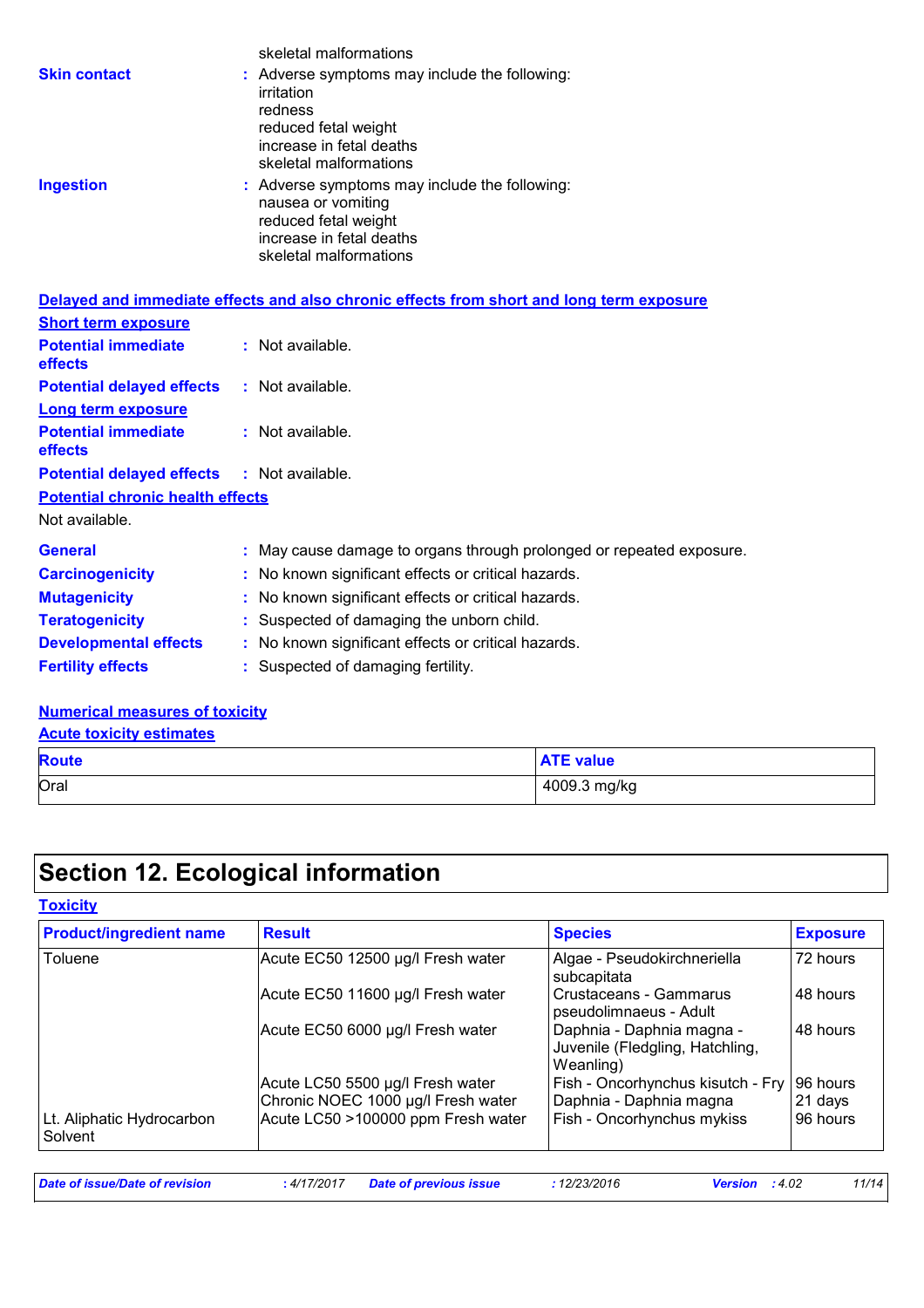## **Section 12. Ecological information**

#### **Persistence and degradability**

| <b>Product/ingredient name</b> | <b>Aquatic half-life</b> | <b>Photolysis</b> | Biodegradability |
|--------------------------------|--------------------------|-------------------|------------------|
| Toluene                        |                          |                   | Readily          |

#### **Bioaccumulative potential**

| <b>Product/ingredient name</b>         | $LogP_{ow}$              | <b>BCF</b> | <b>Potential</b> |
|----------------------------------------|--------------------------|------------|------------------|
| Toluene                                |                          | 90         | low              |
| Lt. Aliphatic Hydrocarbon<br>Solvent   | -                        | 10 to 2500 | high             |
| Light Aliphatic Hydrocarbon<br>Solvent | $\overline{\phantom{a}}$ | 10 to 2500 | high             |
| Light Aliphatic Hydrocarbon<br>Solvent | $\overline{\phantom{a}}$ | 10 to 2500 | high             |

#### **Mobility in soil**

**Soil/water partition coefficient (KOC) :** Not available.

**Other adverse effects** : No known significant effects or critical hazards.

### **Section 13. Disposal considerations**

**Disposal methods :**

The generation of waste should be avoided or minimized wherever possible. Disposal of this product, solutions and any by-products should at all times comply with the requirements of environmental protection and waste disposal legislation and any regional local authority requirements. Dispose of surplus and non-recyclable products via a licensed waste disposal contractor. Waste should not be disposed of untreated to the sewer unless fully compliant with the requirements of all authorities with jurisdiction. Waste packaging should be recycled. Incineration or landfill should only be considered when recycling is not feasible. This material and its container must be disposed of in a safe way. Empty containers or liners may retain some product residues. Do not puncture or incinerate container.

### **Section 14. Transport information**

|                                        | <b>DOT</b><br><b>Classification</b> | <b>TDG</b><br><b>Classification</b> | <b>Mexico</b><br><b>Classification</b> | <b>IATA</b>            | <b>IMDG</b>             |
|----------------------------------------|-------------------------------------|-------------------------------------|----------------------------------------|------------------------|-------------------------|
| <b>UN number</b>                       | <b>UN1950</b>                       | <b>UN1950</b>                       | <b>UN1950</b>                          | <b>UN1950</b>          | <b>UN1950</b>           |
| <b>UN proper</b><br>shipping name      | <b>AEROSOLS</b>                     | <b>AEROSOLS</b>                     | <b>AEROSOLS</b>                        | AEROSOLS,<br>flammable | <b>AEROSOLS</b>         |
| <b>Transport</b><br>hazard class(es)   | 2.1<br>FLAMMABLE GAL                | 2.1                                 | 2.1                                    | 2.1                    | 2.1                     |
| <b>Packing group</b>                   |                                     |                                     |                                        |                        |                         |
| <b>Environmental</b><br><b>hazards</b> | No.                                 | No.                                 | No.                                    | No.                    | No.                     |
| <b>Date of issue/Date of revision</b>  |                                     |                                     |                                        |                        | 12/14<br><b>Version</b> |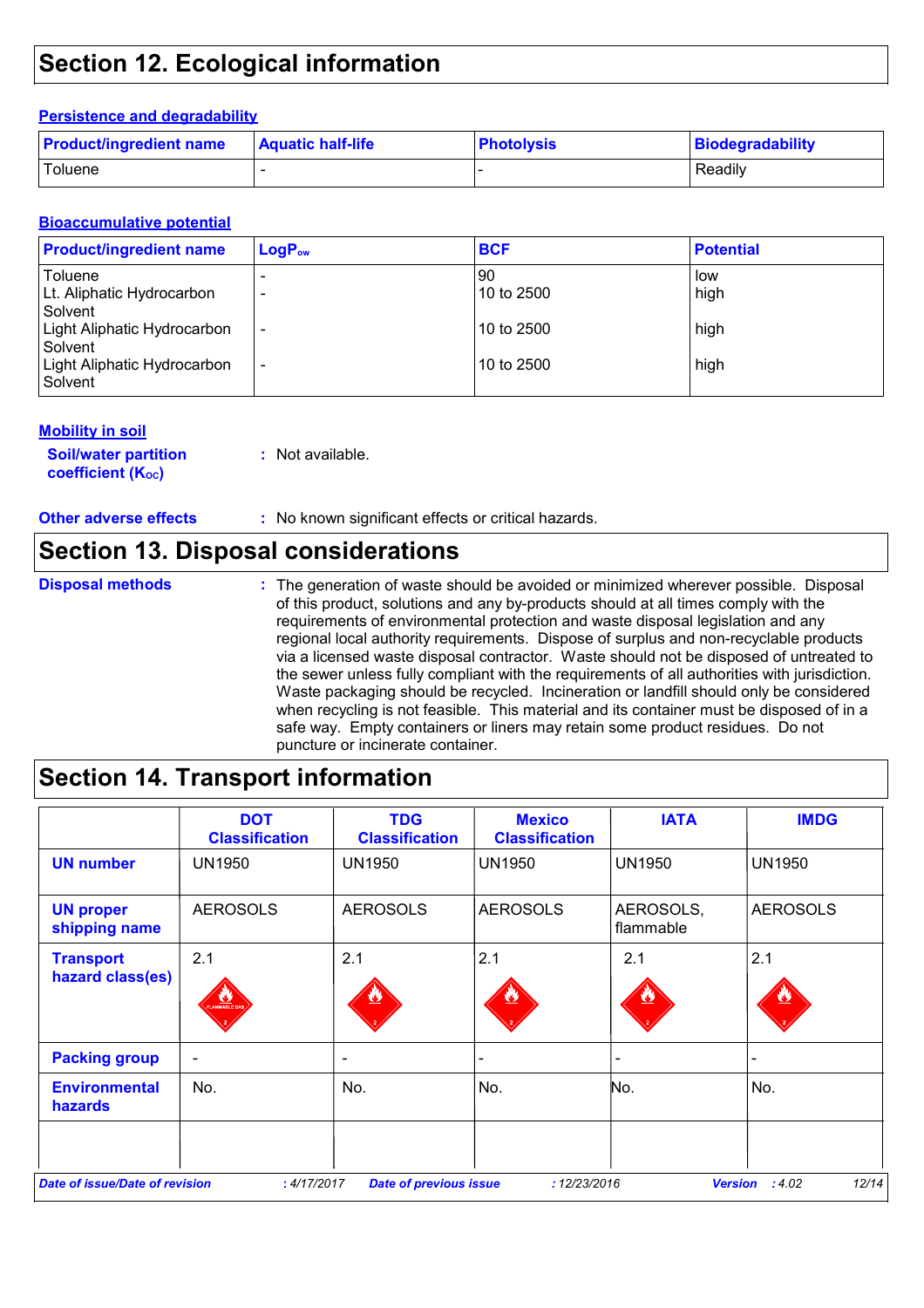| <b>Section 14. Transport information</b>                                               |                |                  |                                                                                                                                                                                                                                                                                                                                                                                                                                                                                                                                                                                             |                  |  |                                                   |
|----------------------------------------------------------------------------------------|----------------|------------------|---------------------------------------------------------------------------------------------------------------------------------------------------------------------------------------------------------------------------------------------------------------------------------------------------------------------------------------------------------------------------------------------------------------------------------------------------------------------------------------------------------------------------------------------------------------------------------------------|------------------|--|---------------------------------------------------|
| <b>Additional</b><br>information                                                       |                |                  | Product classified<br>as per the<br>following sections<br>of the<br>Transportation of<br>Dangerous Goods<br>Regulations: 2.<br>13-2.17 (Class 2).                                                                                                                                                                                                                                                                                                                                                                                                                                           |                  |  | <b>Emergency</b><br>schedules (EmS)<br>$F-D, S-U$ |
|                                                                                        | <b>ERG No.</b> |                  | <b>ERG No.</b>                                                                                                                                                                                                                                                                                                                                                                                                                                                                                                                                                                              | <b>ERG No.</b>   |  |                                                   |
|                                                                                        | 126            |                  | 126                                                                                                                                                                                                                                                                                                                                                                                                                                                                                                                                                                                         | 126              |  |                                                   |
|                                                                                        |                |                  | consider container sizes. The presence of a shipping description for a particular<br>mode of transport (sea, air, etc.), does not indicate that the product is packaged<br>suitably for that mode of transport. All packaging must be reviewed for suitability<br>prior to shipment, and compliance with the applicable regulations is the sole<br>responsibility of the person offering the product for transport. People loading and<br>unloading dangerous goods must be trained on all of the risks deriving from the<br>substances and on all actions in case of emergency situations. |                  |  |                                                   |
| <b>Transport in bulk according</b><br>to Annex II of MARPOL and<br>the <b>IBC</b> Code | <b>C</b>       | Not available.   |                                                                                                                                                                                                                                                                                                                                                                                                                                                                                                                                                                                             |                  |  |                                                   |
|                                                                                        |                |                  | <b>Proper shipping name</b>                                                                                                                                                                                                                                                                                                                                                                                                                                                                                                                                                                 | : Not available. |  |                                                   |
|                                                                                        |                | <b>Ship type</b> |                                                                                                                                                                                                                                                                                                                                                                                                                                                                                                                                                                                             | : Not available. |  |                                                   |
|                                                                                        |                |                  | <b>Pollution category</b>                                                                                                                                                                                                                                                                                                                                                                                                                                                                                                                                                                   | : Not available. |  |                                                   |

### **Section 15. Regulatory information**

#### **SARA 313**

SARA 313 (40 CFR 372.45) supplier notification can be found on the Environmental Data Sheet.

#### **California Prop. 65**

WARNING: This product contains chemicals known to the State of California to cause cancer and birth defects or other reproductive harm.

### **Section 16. Other information**

**Hazardous Material Information System (U.S.A.)**



**The customer is responsible for determining the PPE code for this material.**

**Caution: HMIS® ratings are based on a 0-4 rating scale, with 0 representing minimal hazards or risks, and 4 representing significant hazards or risks Although HMIS® ratings are not required on SDSs under 29 CFR 1910. 1200, the preparer may choose to provide them. HMIS® ratings are to be used with a fully implemented HMIS® program. HMIS® is a registered mark of the National Paint & Coatings Association (NPCA). HMIS® materials may be purchased exclusively from J. J. Keller (800) 327-6868.**

**Procedure used to derive the classification**